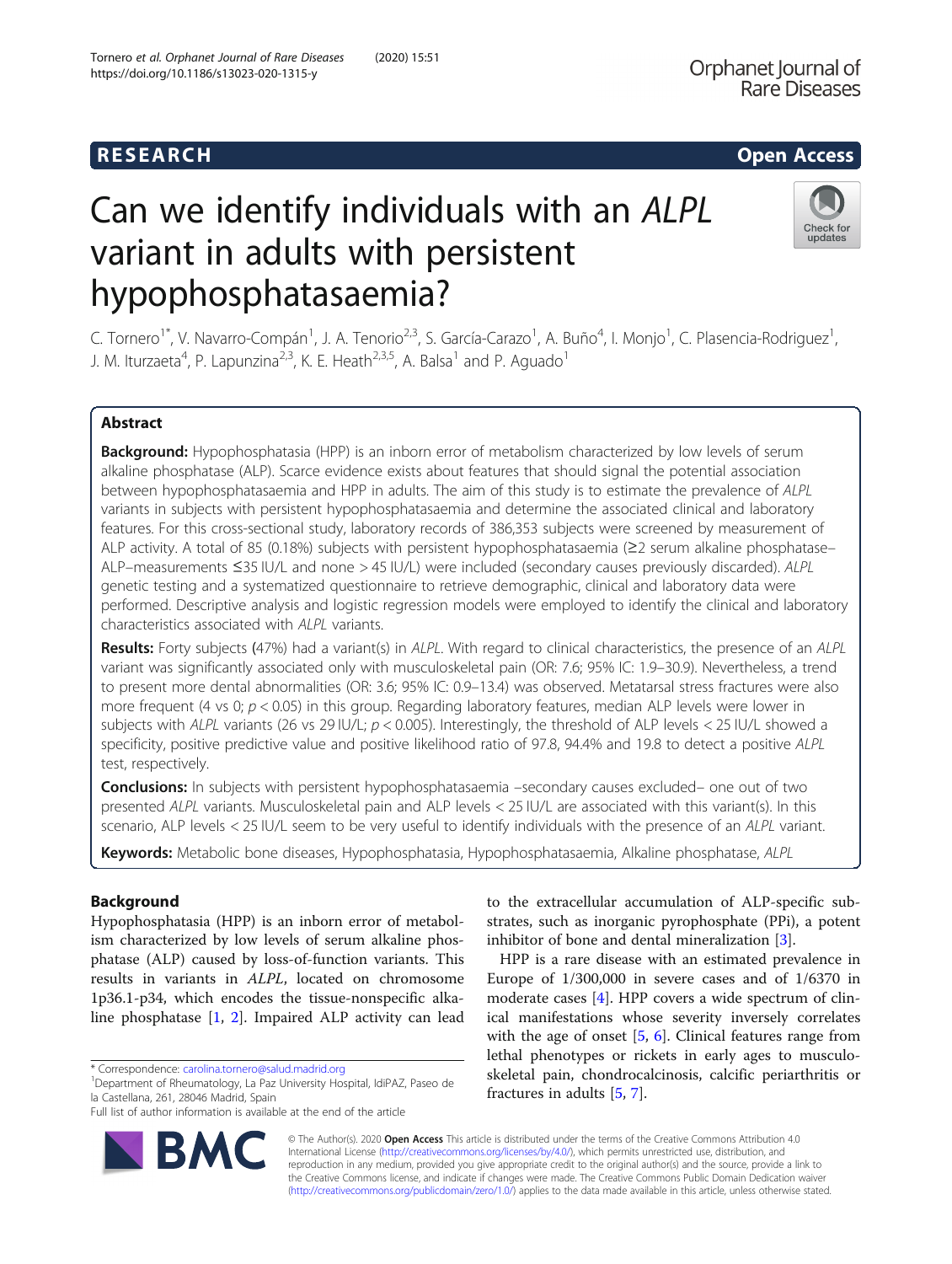The genetic background of subjects may impact the clinical course of HPP: recessive inherited variants are commonly associated with more severe manifestations, while both autosomal dominant and recessive inheritance may occur in milder forms [\[8](#page-7-0)]. Hence, efforts have been made to identify ALPL disease-causing variants and their pattern of inheritance. To date, more than 380 variants have been described [[9\]](#page-7-0). In addition, a high phenotypic variability within members of the same family sharing the same disease causing variants has been observed  $[8, 10]$  $[8, 10]$  $[8, 10]$  $[8, 10]$ .

The main biochemical hallmark of HPP is hypophosphatasaemia; however, in clinical practice, low ALP levels are often overlooked and their causes are not usually investigated  $[6, 11]$  $[6, 11]$  $[6, 11]$ , even when evaluating bone fragility. This lack of clinical attention often leads to erroneous diagnoses and prescription of contraindicated drugs in HPP, such as antiresorptive agents [\[12,](#page-7-0) [13\]](#page-7-0).

Scarce evidence exists about features that should signal the potential association between hypophosphatasaemia and HPP in adults. Previous studies have shown a pro-longed delay in the diagnosis of HPP [\[5](#page-7-0), [14](#page-7-0), [15](#page-7-0)] and access to the genetic testing is not always possible or rapid testing may be required.

In this context, the aims of this study were to estimate the prevalence of subjects with variants in ALPL among those with persistent hypophosphatasaemia and to determine the clinical and laboratory features associated with the presence of ALPL variants and their utility to identify a positive genetic test in the diagnostic work-up of HPP.

# Results

#### Study population

Out of 386,353 subjects, screened by enzyme assay, 231, 805 adults had at least two ALP measurements, of whom 427 exhibited persistent hypophosphatasaemia (i.e. ≥2 ALP values  $\leq$ 35 IU/L and none > 45 IU/L). Thirty-one subjects were excluded because of secondary causes of low ALP levels (detailed in Fig. [1\)](#page-2-0) and 13 because they could not be contacted by telephone. A total of 383 individuals fulfilled the selection criteria and were contacted, of whom 274 declined to participate. Finally, 109 subjects were enrolled and 85 signed the informed consent for the genetic testing. Study overview and selection procedures are depicted in Fig. [1](#page-2-0).

The prevalence of persistent hypophosphatasaemia in adults of our clinical setting was 0.18% (see Fig. [1](#page-2-0)). Genetic test was performed in 85 individuals: 39 (46%) displayed pathogenic (P) or likely pathogenic (LP) variants in ALPL (positive genetic test: +GT group), 45 (53%) did not show any P or LP variants (negative genetic test: -GT group) and one subject had a variant of unknown significance (VUS). Segregation analysis in the family of this subject displaying a VUS could not be performed; consequently, this case was excluded from further statistical analysis.

Regarding the subjects who showed variants in ALPL, 75% (30/40) were heterozygous for a P variant, 20% (8/ 40) for a LP variant, 2.5% (1/40) for a VUS, and one patient (2.5%) diagnosed of infantile HPP harbored compound heterozygous pathogenic variants. This patient had a history of multiple recurrent fractures, while subjects displaying variants in heterozygosity exhibited a less severe phenotype. Nine subjects had variants previously associated with odonto-HPP. We identified four variants previously unreported in the literature: two pathogenic variants [c.388\_ 389insG; p.(Val130Glyfs\*6) and c.619G > C; p.(Gln207Glu)] and two likely pathogenic variants  $[c.317A > G; p.(Gln10)$ 6Arg) and  $c.547G > A$ ; p.(Asp183Asn)]. The substitutions p.(Gly112Arg), p.(Val128Met), p.(Glu291Lys) and p.(Thr11 5\_Ala116dup) were each present in three subjects; the disease-causing variants p.(Arg152Cys), p.(Asp183Asn), p.(A sp378Gly), p.(Thr166Ile), p.(Gly491Arg) and p.(Glu191Lys) in two subjects and the rest were observed in single subjects. Thirty-four subjects (85%) had missense disease-causing variants, three had duplications (7.5%) and the rest had deletions, insertions or splice site mutations (one subject for each group, respectively). Most of the variants were located in exons 5,6 and 9, were predicted to have a damaging effect in silico pathogenicity prediction tools and were absent or existed at extremely low frequencies in gnomAD. Additional file [1](#page-7-0): Table S1 summarizes the complete list of ALPL variants and the clinical findings associated to each of them.

Demographic characteristics of study participants are shown in Table [1.](#page-3-0) Median (IQR) age was 45 (38–55) years in the overall population. Compared with the -GT group, the +GT group showed a lower percentage of females and had a higher body mass index.

#### Clinical manifestations

Clinical features of +GT and –GT groups are detailed in Table [2](#page-3-0). In the univariable analysis, the presence of musculoskeletal pain, premature tooth loss, dental abnormalities, metatarsal stress fractures and history of orthopedic surgery were significantly higher in the +GT group. While metatarsal stress fractures were detected in four subjects in the + GT group, no subject reported this type of fracture in the -GT group.

Data from the knee and/or pelvis X-ray was available for 11 subjects: 5 in the +GT group and 6 in the -GT group. Among them, two subjects in the former had radiographic chondrocalcinosis signs (one of them with a previous diagnosis of pyrophosphate arthropathy), contrasting with a negative previous history in the -GT group. A higher VAS was observed in the +GT group  $[3 (2–5) \text{ vs } 1 (0–5); p < 0.05]$ although functional assessments, as measured by HAQ-DI were comparable in the two genetic groups.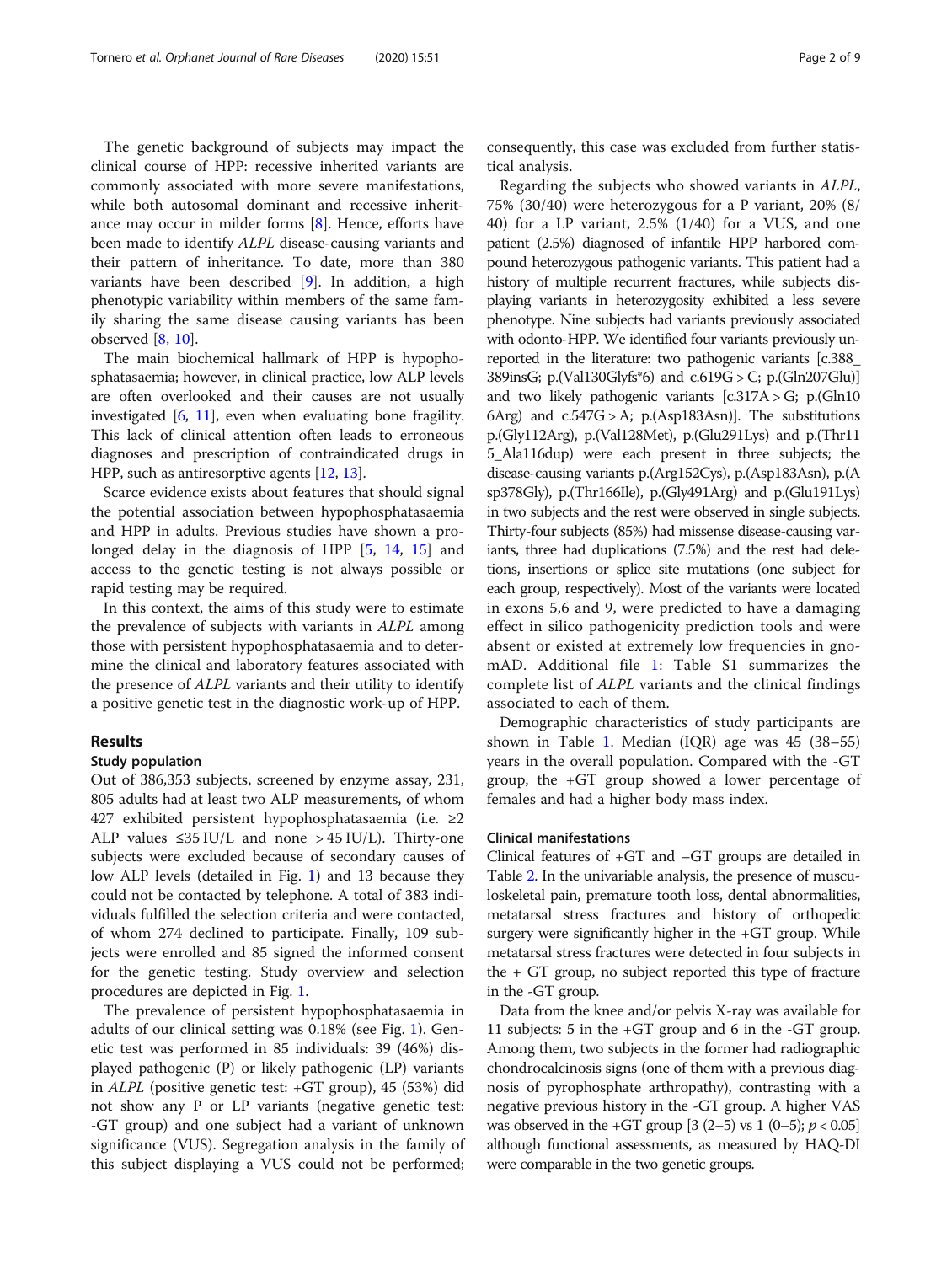<span id="page-2-0"></span>

Furthermore, regression models adjusted for possible confounders (age, sex and body mass index) were employed to evaluate the association between clinical manifestations and ALPL disease causing variants. The results are shown in Table [3.](#page-4-0) The only significant association with a positive genetic status was found for the presence of musculoskeletal pain (OR: 7.6; 95% IC: 1.9–30.9). In addition, a trend was also detected for dental abnormalities (OR: 3.6; 95% IC: 0.9–13.4). In this respect, nine subjects carried variants associated with odonto-HPP, of whom only five referred previous

dental problems. Metatarsal stress fractures could not be analysed when adjusting for confounders because of convergence problems.

In the +GT group, a median 19-year delay between first signs or symptoms and diagnosis was observed, being the median (IQR) age at the onset of the symptoms of 40.3 years (13.6–50.5) and at the diagnosis of 49.8 (37.2–63.3) years. Median diagnostic delay was 22.7 (19.6–34.6) for those who experienced a pediatric onset  $(n=9)$  and 11.9 (7–21.2) for those who did not report symptoms before age 18 ( $n = 29$ ). In terms of initial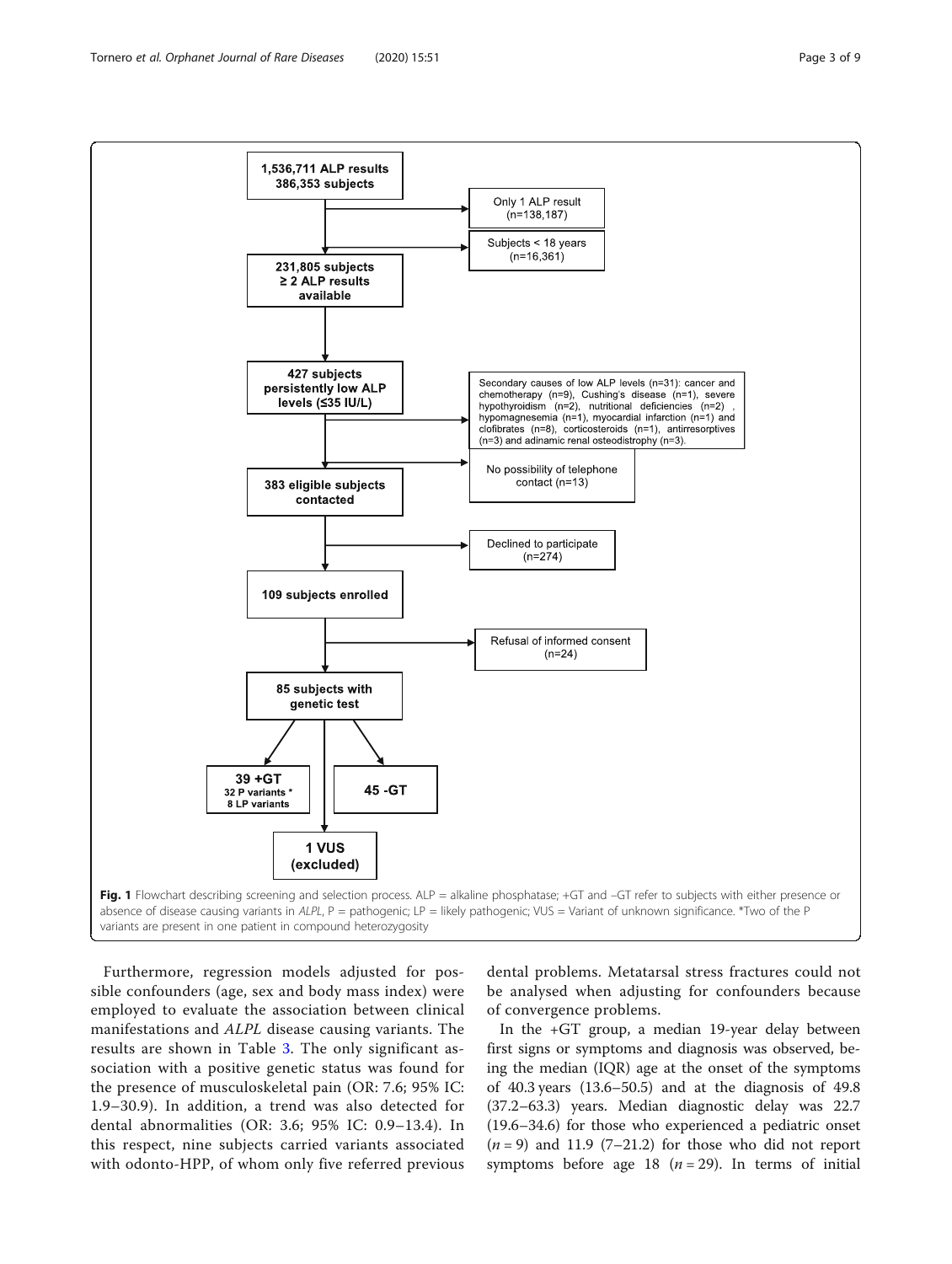|                         | + $GT^*$ (N = 39) | $-GT^{\dagger}$ (N = 45) | Total $(N = 84)$ | p value   |
|-------------------------|-------------------|--------------------------|------------------|-----------|
| Median age (IQR), years | 49 (37–63)        | 44 (38–48)               | 45 (38–55)       | 0.092     |
| Female sex, n(%)        | 23 (59%)          | 38 (84.4%)               | 61 (72.6%)       | $0.009**$ |
| Race                    |                   |                          |                  |           |

Caucasian,n(%) 37 (94.8%) 45 (100.0%) 82 (97.6%) 0.3

Median BMI\*(IQR), kg/m<sup>2</sup> 24.6 (23.1–28.8) 22.2 (20.4–24.3) 23.5 (21.3–26.6) 0.01<sup>\*\*</sup>

<span id="page-3-0"></span>Table 1 Demographic characteristics of participants, stratified by ALPL genetic test

\*GT positive genetic test, −GT negative genetic test, BMI body mass index. \*\*Significant statistical differences between groups

Hispanoamerican, n(%) 1 (2.6%) 1 (2.6%) 0 1 (1.2%) Black,n(%) 1 (2.6%) 1 (2.6%) 1 (2.6%) 1 (1.2%)

HPP-associated symptoms, 8 subjects reported dental problems at a median age at onset of 14.51 (7.7–19.5); 18, musculoskeletal symptoms at a median age at onset of 43 (14.8–51.8) and 2 of them, kidney complications.

# Laboratory findings

The biochemical profile of study participants is presented in Table [4](#page-4-0). ALP median (IQR) serum levels were significantly lower in the +GT group compared to those in the – GT group  $[26 \text{ IU/L } (22-29) \text{ vs } 29 \text{ IU/L } (27-32), p < 0.005].$ In contrast, median phosphate levels were significantly higher in the +GT group compared with the –GT group [4 mg/dL  $(3.5-4.5)$  vs  $3.4 \text{ mg/dL}$   $(3.1-4.1)$ ,  $p < 0.05$ , respectively). Eleven percent (5/44) of subjects, based on the available data, presented hyperphosphoremia (> 4.5 mg/dL), most (4/44) in the +GT group. Median calcium levels were within the normal range, statistically comparable in both groups, and hypercalcemia was not observed in subjects using the available data. Levels of 24-h urinary calcium and phosphate excretion did not differ between groups.

The utility of identifying the presence of ALPL variants based on different ALP cut-off levels (20, 25, 30 and 35 IU/ L) was assessed (Table [4](#page-4-0)). The threshold of 25 IU/L served as the best predictor of a positive ALPL genetic test in the current study population. Of the 18 subjects with ALP levels below 25 IU/L, 17 had a positive genetic test and only one a negative result. The values for sensitivity, specificity, positive and negative predictive value, and positive and negative likelihood ratio for ALP levels below 25 IU/L were 43.6, 97.8, 94.4, 66.7%, 19.8 and 0.58, respectively (see Table [5\)](#page-5-0).

Of the 65 subjects with ALP levels between 25 and 35 IU/L, we evaluated whether those clinical symptoms potentially related to HPP could improve the detection of a positive variant in our population. In the 36 subjects who presented musculoskeletal pain, 15 (41.7%) displayed a positive variant and 21 (58.3%), a negative genetic test.

**Table 2** Clinical manifestations of participants stratified by ALPL genetic testing

| Clinical feature, n (%)           | $+GT^*(N = 39)$ | $-GT^*$ (N = 45) | Total $(N = 84)$ | $p$ value  |
|-----------------------------------|-----------------|------------------|------------------|------------|
| Musculoskeletal pain              | 31 (79.5%)      | 21 (46.7%)       | 52 (61.9%)       | $0.002**$  |
| Fractures                         |                 |                  |                  |            |
| History of fractures              | 17 (43.6%)      | 15 (33.3%)       | 32 (38.1%)       | 0.334      |
| Multiple fractures                | $2(5.0\%)$      | $0(0.0\%)$       | 2(2.4%)          | 0.129      |
| Peripheral fractures              | 18 (45.0%)      | 13 (28.9%)       | 31 (36.5%)       | 0.124      |
| Metatarsal fractures              | 4 (10.0%)       | $\Omega$         | 4(4.7%)          | $0.007**$  |
| Family history of fractures       | 6(15.8%)        | $9(20.0\%)$      | 15 (18.1%)       | 0.619      |
| Orthopedic surgery                | 7(18.4%)        | $2(4.4\%)$       | $9(10.8\%)$      | $0.041***$ |
| History of premature teeth loss   | 6 (15.4%)       | $1(2.2\%)$       | 7(8.3%)          | $0.029**$  |
| Dental abnormalities              | 12 (31.6%)      | 6 (13.3%)        | 18 (21.7%)       | $0.045***$ |
| Family history of dental problems | 11 (35.5%)      | 14 (34.1%)       | 25 (34.7%)       | 0.906      |
| Muscle weakness                   | 6 (15.4%)       | 3(6.7%)          | 9 (10.7%)        | 0.198      |
| Calcific periarthritis            | 4 (10.3%)       | 3(6.7%)          | 7(8.3%)          | 0.553      |
| Chondrocalcinosis                 | $2(5,1\%)$      | 0                | 2(2,4%)          | 0.124      |
| Median VAS* (IQR)                 | $3(2-5)$        | $1(0-5)$         | $2(0-5)$         | $0.038**$  |
| Median HAQ-DI* (IQR)              | $0(0-0.3)$      | $0(0-0.1)$       | $0(0-0.3)$       | 0.872      |

\*+ GT positive genetic test, −GT negative genetic test, VAS Visual Analog Scale, HAQ-DI Health Assessment Questionnaire-Disability Index. \*\*Significant statistical differences between groups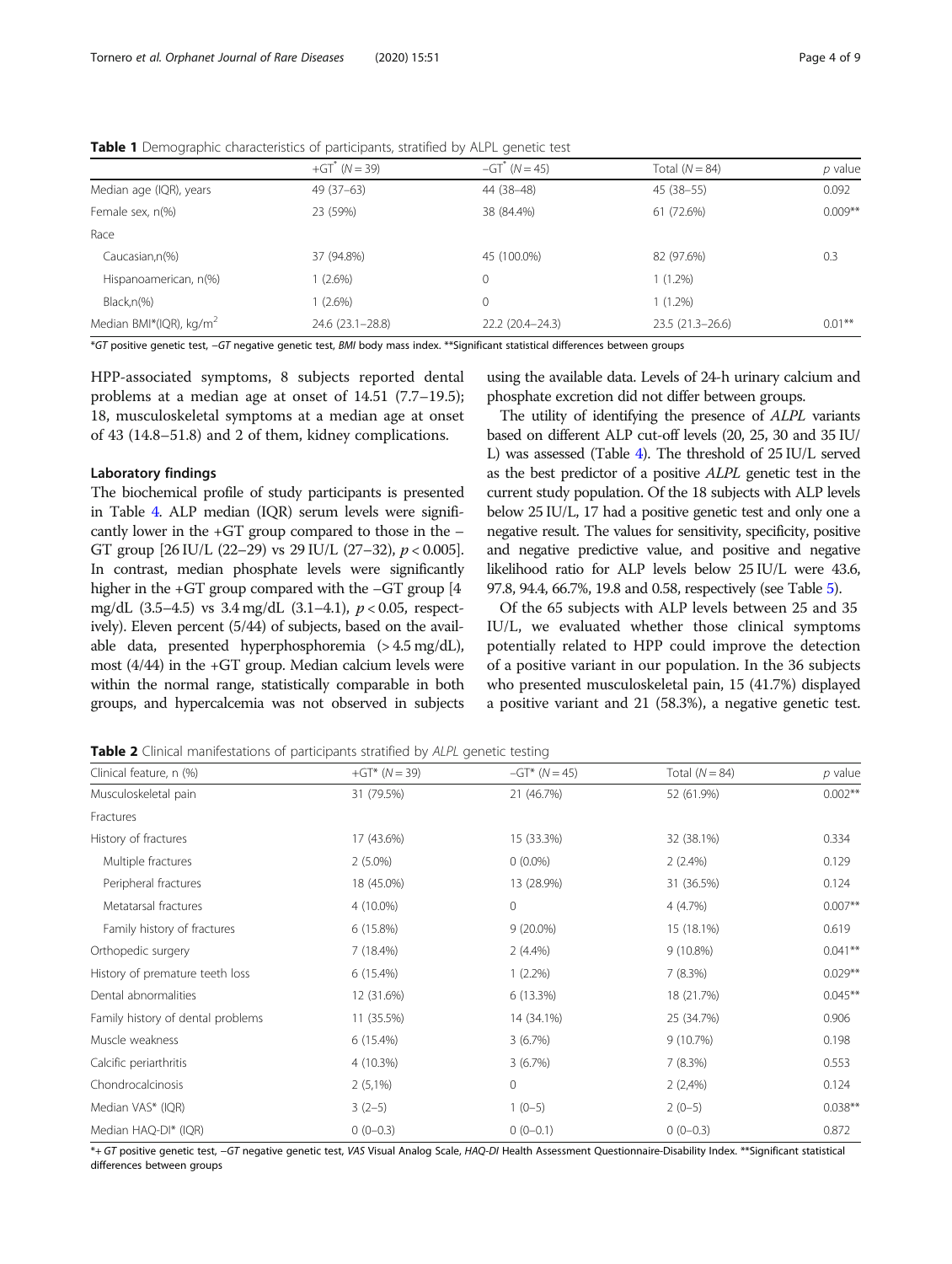<span id="page-4-0"></span>Table 3 Results of the logistic regression model adjusted for possible confounders (age, sex and BMI) showing the association between the clinical features and genetic status

| Clinical feature                  | Odds Ratio | 95% IC       | p value    |
|-----------------------------------|------------|--------------|------------|
| Musculoskeletal pain              | 7.6        | $1.9 - 30.9$ | $0.005***$ |
| Peripheral fractures              | 1.2        | $0.4 - 4$    | 0.769      |
| Family history of fractures       | 0.4        | $0.06 - 2.2$ | 0.273      |
| Orthopedic surgery                | 3.7        | $0.5 - 27.1$ | 0.199      |
| History of premature tooth loss   | 1.7        | $0.1 - 21.9$ | 0.673      |
| Dental abnormalities              | 3.6        | $0.9 - 13.4$ | 0.053      |
| Family history of dental problems | 0.7        | $0.2 - 2.3$  | 0.513      |
| Muscle weakness                   | 3.1        | $0.4 - 27.6$ | 0.309      |
| Calcific periarthritis            | 1.5        | $0.2 - 9.9$  | 0.680      |

\*\*Significant statistical differences between groups

In addition, 12 subjects reported dental abnormalities (half having an ALPL variant) and two individuals diagnosed with HPP experienced metatarsal fractures. The specificity and positive predictive value for musculoskeletal pain in this group of subjects were 52.3 and 41.7%, respectively and 86.4 and 50% for dental abnormalities; thus, the discriminative power did not increase (Additional file [2](#page-7-0): Table S2).

# **Discussion**

Persistently low ALP levels can stem from different etiologies, including HPP. Characterization of the HPP spectrum in adults, which is generally characterized by milder symptoms than in pediatric-onset HPP, is crucial for the correct management and treatment of the disease. In addition, an accurate clinical and biochemical characterization can help distinguish between congenital HPP and secondary hypophosphatasaemia.

In this context, the results of our study are very relevant. Besides establishing the prevalence of an ALPL disease-causing variant in adult subjects with persistent hypophosphatasaemia, this is the first study utilizing a common biomarker to identify a positive genetic ALPL test.

The prevalence of persistent hypophosphatasaemia in adults of our clinical setting was 0.18%, which is in agreement with two studies, one conducted in a large rural multispecialty clinic population in the USA (prevalence 0.06%) [[11\]](#page-7-0) and another in a French tertiary hospital (0.13%) [[6](#page-7-0)]. In our cohort, the subjects included were mainly Caucasians, aged around 50 years and predominantly female, which was congruent with other recent studies [\[5](#page-7-0), [16,](#page-7-0) [17\]](#page-7-0). Furthermore, the estimated prevalence of ALPL disease-causing variants in these subjects with persistent hypophosphatasaemia was 47%. This means that one out of two subjects with persistent hypophosphatasaemia (secondary causes discarded) had HPP, which is in accordance with the study of Riancho-Zarrabeitia and coworkers [[18](#page-7-0)]. More recently, the study of Mckiernan et al. [[19](#page-7-0)] found a higher proportion of subjects with ALPL disease-causing variants (84%), most likely because a more stringent definition of hypophosphatasaemia was used. We identified four previously unreported variants based on the American College of Medical Genetics and Genomics (ACMG) classification criteria [[20](#page-7-0)]. The majority of the variants were missense in nature and were located in exons five, six and nine, as has been commonly observed in public databases and previous reports [\[9,](#page-7-0) [18](#page-7-0)].

According to our results, approximately 50% of persistently low APL levels signify a different underlying etiology than HPP. Therefore, genetic confirmation by ALPL genetic testing is required. Nevertheless, in clinical practice, access to such testing is not always available or rapid testing is required. Therefore, it would be very useful to identify the clinical and routine biochemical characteristics of the disease and its predictive value for a proper and early diagnosis, in order to avoid erroneous therapeutic decisions.

Based on the results of this study, neither single nor combined clinical manifestation are useful enough for

Table 4 Biochemical variables of study participants, stratified by genetic test results

| $\sim$ $\sim$                                        |                 |                      |                  |            |
|------------------------------------------------------|-----------------|----------------------|------------------|------------|
| Biochemical variables, [Median (IQR)]                | $+GT^*(N = 39)$ | $-GT^*$ ( $N = 45$ ) | Total $(N = 84)$ | $p$ value  |
| ALP*, IU/L $(N = 39, 45, 84)$                        | $26(22-29)$     | $29(27-32)$          | $28(25-31)$      | $0.001**$  |
| $< 20$ IU/L                                          | 6 (15%)         | $0(0\%)$             | $6(7.1\%)$       |            |
| $<$ 25 IU/L                                          | 17 (44%)        | $1(2\%)$             | 18 (21%)         |            |
| $<$ 30 IU/L                                          | 32 (82%)        | 25 (56%)             | 57 (68%)         |            |
| $< 35$ IU/L                                          | 38 (97%)        | 43 (96%)             | 81 (96%)         |            |
| Calcium, mg/dL $(N = 34, 44, 78)$                    | $9.4(9.1-9.7)$  | $9.2(9.1-9.4)$       | $9.3(9.1-9.6)$   | 0.251      |
| Phosphate, mg/dL $(N = 20,24,44)$                    | $4(3.5-4.5)$    | $3.4(3.1-4.1)$       | $3.6(3.2 - 4.3)$ | $0.016***$ |
| Creatinine, mg/dL $(N = 36, 39,75)$                  | $0.91(0.9-1)$   | $0.9(0.8-1)$         | $0.9(0.9-1)$     | 0.053      |
| Urinary calcium excretion, mg/24 h $(N = 4, 1, 5)$   | 84.5 (22.6-98)  | 123 (123-123)        | 89 (41.7-112)    | 0.400      |
| Urinary phosphate excretion, mg/24 h $(N = 3, 0, 3)$ | 35 (32.6)       |                      | 35 (32.6)        |            |
|                                                      |                 |                      |                  |            |

\*GT positive genetic test, −GT negative genetic test, ALP Alkaline phosphatase. \*\*Significant statistical differences between groups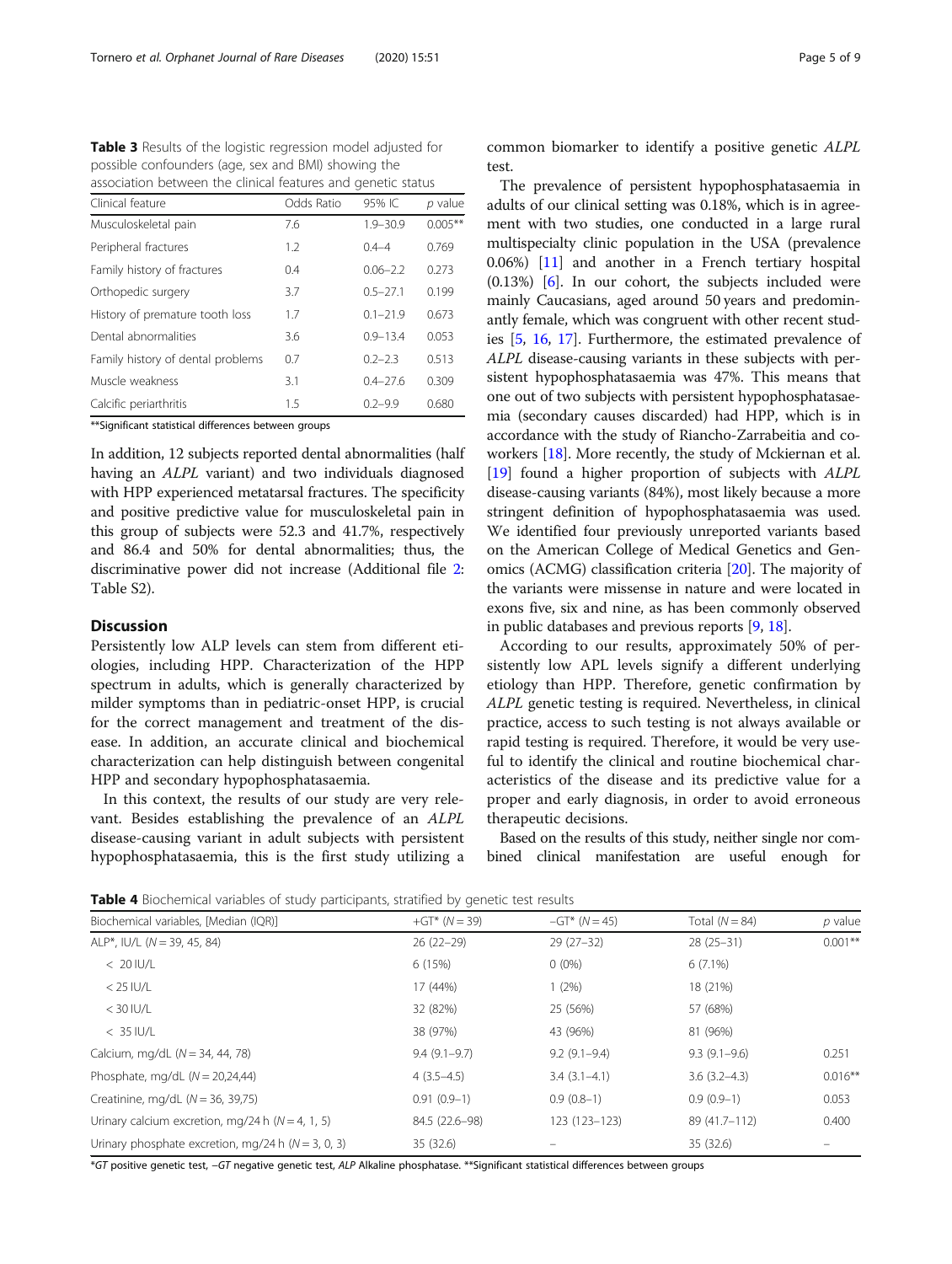<span id="page-5-0"></span>Table 5 Diagnostic utility measures for serum ALP level thresholds

| ALP <sup>a</sup> levels |       | Sensitivity Especificity | <b>PPV</b> | NVP <b>NV</b>       | $+LR$ | $-IR$ |
|-------------------------|-------|--------------------------|------------|---------------------|-------|-------|
| $< 20$ IU/L             | 15.4% | 100%                     |            | 100% 57.7% Infinity |       | 0.85  |
| $<$ 25 IU/L             | 43.6% | 97.8%                    | 94 4%      | 66.7%               | 198   | 0.58  |
| $<$ 30 IU/L             | 821%  | 44.4%                    |            | 56.1% 74.1%         | 148   | 0.4   |
| $< 35$ IU/L             | 974%  | 4.4%                     | 46.9%      | 66.7%               | 1.02  | 0.59  |

PPV positive predictive value, NPV negative predictive value, LR likelihood ratio, ALP Alkaline phosphatase

identifying the presence of an ALPL variant. In contrast, ALP levels seem to be discriminative enough for this purpose. ALP levels below 25 IU/L showed a high specificity (97.8%), positive predictive value (94.4%) and positive likelihood ratio (19.8). Consequently, in the presence of symptoms potentially related to HPP and biochemical abnormalities, specific ALP cut-off levels could help diagnostic strategies, especially when genetic testing is not available. If these results are confirmed in other populations, these key findings could prove very useful in clinical practice.

With regards to clinical features, only the presence of musculoskeletal pain was significantly and strongly associated with a positive genetic *ALPL* status. Previous publications also showed a high incidence (41–95%) of musculoskeletal pain in subjects with HPP [\[5,](#page-7-0) [15](#page-7-0)–[17](#page-7-0)]. Indeed, Shapiro et al. recently described musculoskeletal pain attributable to HPP requiring pain medications, such as opioids, as one of the scenarios necessitating treatment with enzyme replacement [[21\]](#page-7-0). However, given the high prevalence of pain in the overall population with hypophosphataseamia, the etiology and characteristics of pain in HPP should be characterized before therapeutic intervention. Metatarsal stress fractures were also more frequent in individuals with ALPL disease-causing variants. In a recent publication, metatarsal fractures reached a prevalence of 21% and were considered typical of HPP [\[16\]](#page-7-0). The number of subjects presenting this feature was limited and did not allow for any definitive conclusions. Nevertheless, it was the only distinctive clinical symptom related to a positive genetic result when ALP levels were above 25 IU/L.

On the other hand, to implement strategies that will enable an early detection of the disease is mandatory. In our study, a significant 19-year delay was observed, which is in accordance with the global HPP Registry, the largest observational study including real-world data cases [\[15\]](#page-7-0). Our study aimed to highlight the distinct clinical characteristics of two groups of subjects with the same biochemical abnormality but with a different genetic status. Clarifying this aspect is an important issue from the diagnostic point of view, given the high clinical variability of the disease [\[22](#page-7-0)], the evidence of normal substrates in some adults carrying a defective ALPL allele and the limitations of conventional genetic studies [[18,](#page-7-0) [23\]](#page-7-0).

The main weaknesses of our study are the lack of pediatric medical histories, the use of a clinical questionnaire for identifying clinical symptoms and limited data available regarding certain variables, such as radiographic records. As a limitation, the design of the study does not allow us to establish a definitive clinical diagnosis of HPP: although a detailed questionnaire was designed for the evaluation of subjects included, a complete visit and complementary tests targeted to study clinical features or laboratory abnormalities were not performed, so that some subjects with variants in ALPL could be carriers. Furthermore, ALP substrates and the analysis of the dominant negative effect of the variants have not been performed due to limitations in their determination.

The main strengths are the thorough analysis of medical records, which yielded a considerably large sample size for a rare disease, the integration of data across a wide range of variables, the analysis of information obtained through a detailed clinical questionnaire and the genetic analysis encompassing this large population. In addition, to the best of our knowledge, this is the first time that ALP cut-off levels are used to identify a positive ALPL genetic test, although these results need further investigation.

# Conclusions

In subjects with persistent hypophosphatasaemia, one out of two individuals with primary low ALP levels, presented an ALPL disease-causing variant. It is imperative that the clinical and biochemical characteristics and its predictive value are defined if early diagnoses are to be obtained and erroneous therapeutic decisions avoided. Musculoskeletal pain and ALP levels below or equal to 25 IU/L are associated with a positive result in ALPL genetic testing. In this scenario, ALP levels below this threshold seem to be very useful for predicting the presence of ALPL disease-causing variant. If confirmed in other populations, these key findings can be useful in clinical practice. Prospective studies evaluating these findings and establishing the natural evolution of HPP will definitely enable a comprehensive determination of the disease's complete clinical spectrum in adults.

# Methods

### Study population and design

This cross-sectional study was performed at La Paz University Hospital (Madrid, Spain). The study adhered to the tenets of the Declaration of Helsinki and approval was obtained from its ethics committee. Each subject provided written informed consent prior to inclusion.

First, 1,536,711 laboratory records including ALP serum levels values from 386,353 subjects were screened to identify abnormally low ALP results. These values were recorded in the biochemical database of the hospital from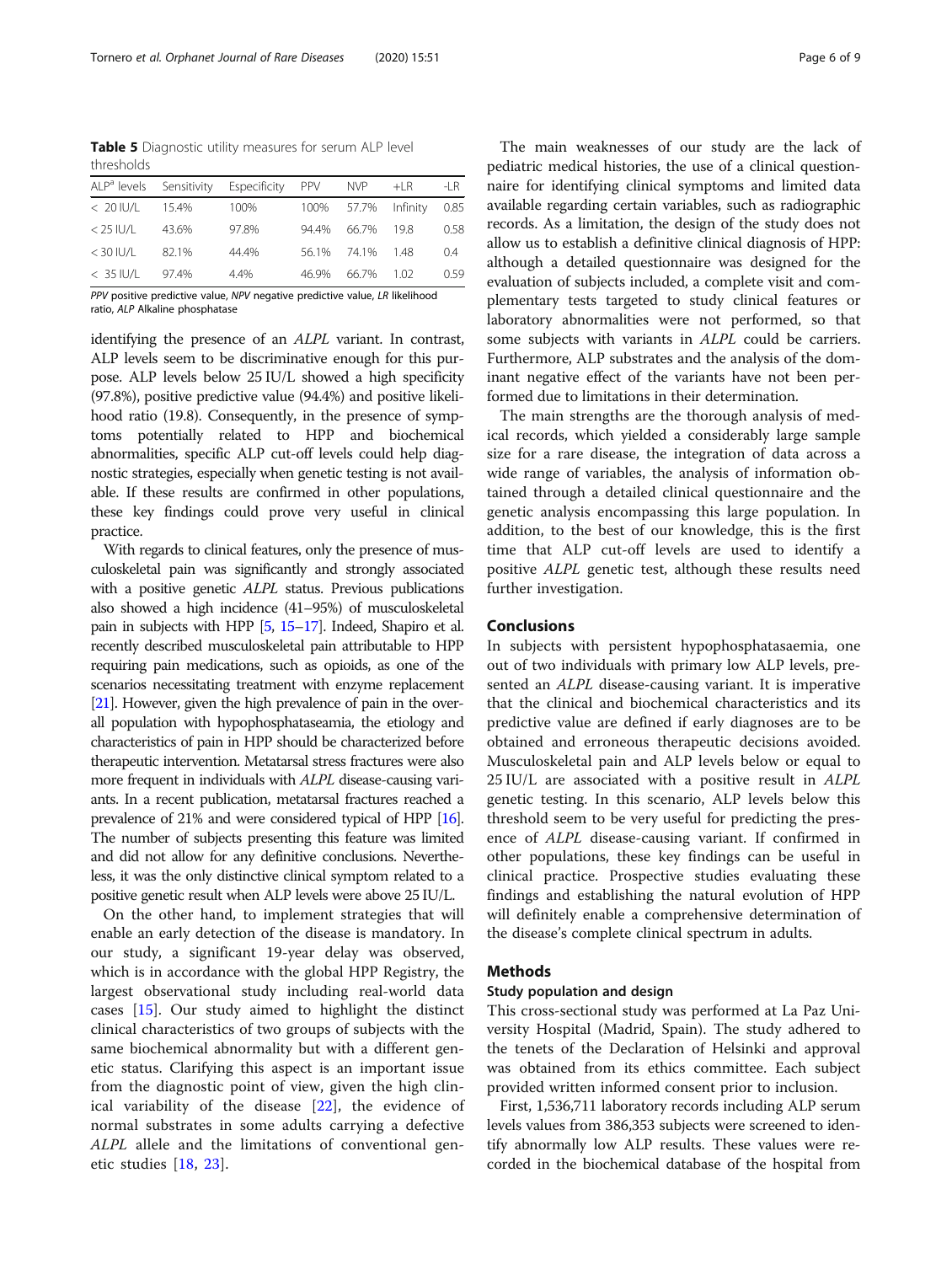2009 to 2015. The main criteria for inclusion were: adults aged 18 years or older with persistent hypophosphatasaemia, defined as ≥2 ALP measurements below or equal to 35 IU/L. Subjects were excluded if ≥1 ALP values were above 45 IU/L (lower limit for adults), or if clinical records revealed secondary underlying causes of hypophosphatasaemia, such as cancer or chemotherapy, adynamic renal osteodystrophy, severe hypothyroidism, Cushing's disease, Wilson's disease, nutritional deficiencies, hypomagnesemia, hypozincemia, myocardial infarction, sepsis, major trauma or surgery, massive transfusions and clofibrate therapy among others [[11\]](#page-7-0).

# Collected data

Eligible subjects completed a questionnaire to report family or personal history of musculoskeletal pain, muscle weakness, fractures, premature dental loss and previous orthopedic surgery, among other clinical features classically associated with HPP. Additionally, radiographic data were retrieved from medical records. Musculoskeletal pain was considered when symptoms were recurring or chronic (> 6 months) and not when transient and muscle weakness was defined by a chronic subjective perception of a decrease in muscle strength, but no physical examination was performed. Dental abnormalities were defined as tooth shape abnormalities, structure and colour abnormalities of enamel or dentin, thin enamel, late teeth eruption or severe/recurrent cavities and early loss of permanent teeth was defined as the loss of several teeth or extraction  $(>10)$  due to tooth abnormalities in the past, prior to the age of 50. In terms of fractures, peripheral traumatic and fragility ones were evaluated as were stress metatarsal and atypical fractures. Multiple fractures were defined as more than three. Chondrocalcinosis and calcific periarthritis were considered when the subject had a previous diagnosis or if a prior imaging test confirmed the diagnosis. Subjects were required to grade their pain on a 100 mm visual analog scale (VAS) and to complete the Health Assessment Questionnaire-Disability Index (HAQ-DI). Individuals were requested to provide a blood sample for the genetic analysis.

# Laboratory methods

Between 2009 and 2013, the University La Paz Hospital Laboratory utilized an Olympus 5400 analyzer (Beckman Coulter) to measure serum ALP activity. In February 2014, it switched to Siemens Healthineers (Advia 2400 chemistry system) and clinically acceptable correlation and comparison was demonstrated between the two devices (internal Laboratory data available). Both methods measure ALP activity by a kinetic rate method in which pnitrophenyl phosphate (a colourless organic phosphate ester substrate) is hydrolyzed by ALP to the yellowcoloured product pnitrophenol and phosphate at pH 10,3. Enzymatic activity of ALP is directly proportional to changes in absorbance at 410 nm. The normal adult's range is 45 to 116 IU/L.

# Genetic analysis

Genomic DNA was extracted from peripheral blood with a Chemagic Blood kit (Perkin Elmer, Waltham, MA) and the screening of the exons and intron/exon boundaries of ALPL (NM\_000478.4) was performed by Sanger sequencing. In silico pathogenicity prediction and control population frequency analysis were assessed using Alamut V2.6 software (Interactive Biosoftware Rouen, France), Varsome [\(https://varsome.com/\)](https://varsome.com/), CADD software ([http://](http://cadd.gs.washington.edu) [cadd.gs.washington.edu\)](http://cadd.gs.washington.edu) and Silvent et al. criteria [[24](#page-7-0)]. The allelic frequencies were determined using gnomAD (<http://gnomad.broadinstitute.org/>) and the in silico tools included CADD V1.3, DANN, SIFT, Polyphen, Mutation-Tester, Mutation assessor, FATHM and SpliceSiteFinderlike, MaxEntScan, NNSPLICE, GeneSplicer. The ALPL disease-causing variants database [\(http://www.se-sep.uvsq.](http://www.se-sep.uvsq.fr/03_hypo_mutations.php) [fr/03\\_hypo\\_mutations.php\)](http://www.se-sep.uvsq.fr/03_hypo_mutations.php) was also consulted to obtain up-to-date information about the genetic variants included in our study (Additional file [1:](#page-7-0) Table S1) already identified [[25](#page-7-0)–[36](#page-8-0)]. Variants were classified according to the American College of Medical Genetics and Genomics (ACMG) standards and guidelines [\[20\]](#page-7-0).

# Statistical analysis

First, descriptive analysis was employed to determine the prevalence of ALPL variants among subjects with persistent hypophosphatasaemia and to compare clinical and laboratory characteristics between individuals with and without ALPL variants. Continuous variables were described as median (interquartile range –IQR-) and categorical variables as an absolute number and relative percentage. Comparisons between two independent groups for continuous variables were performed using the Student's t-test for unpaired data if normally distributed, or a Mann-Whitney U test when not. Statistical significance difference between groups for categorical variables was calculated using the Chi-square test or the Fisher's exact test, as appropriate. Logistic regression models adjusted for confounders were employed to investigate the association between clinical and laboratory characteristics and the genetic status. Finally, diagnostic utility measures (sensitivity, specificity, positive and negative predictive value and positive and negative likelihood ratio) to predict the likelihood of having an ALPL variant were calculated. The level of statistical significance was set at  $p < 0.05$ . Statistical analyses were performed using the IBM SPSS Statistics 23.0 for Windows.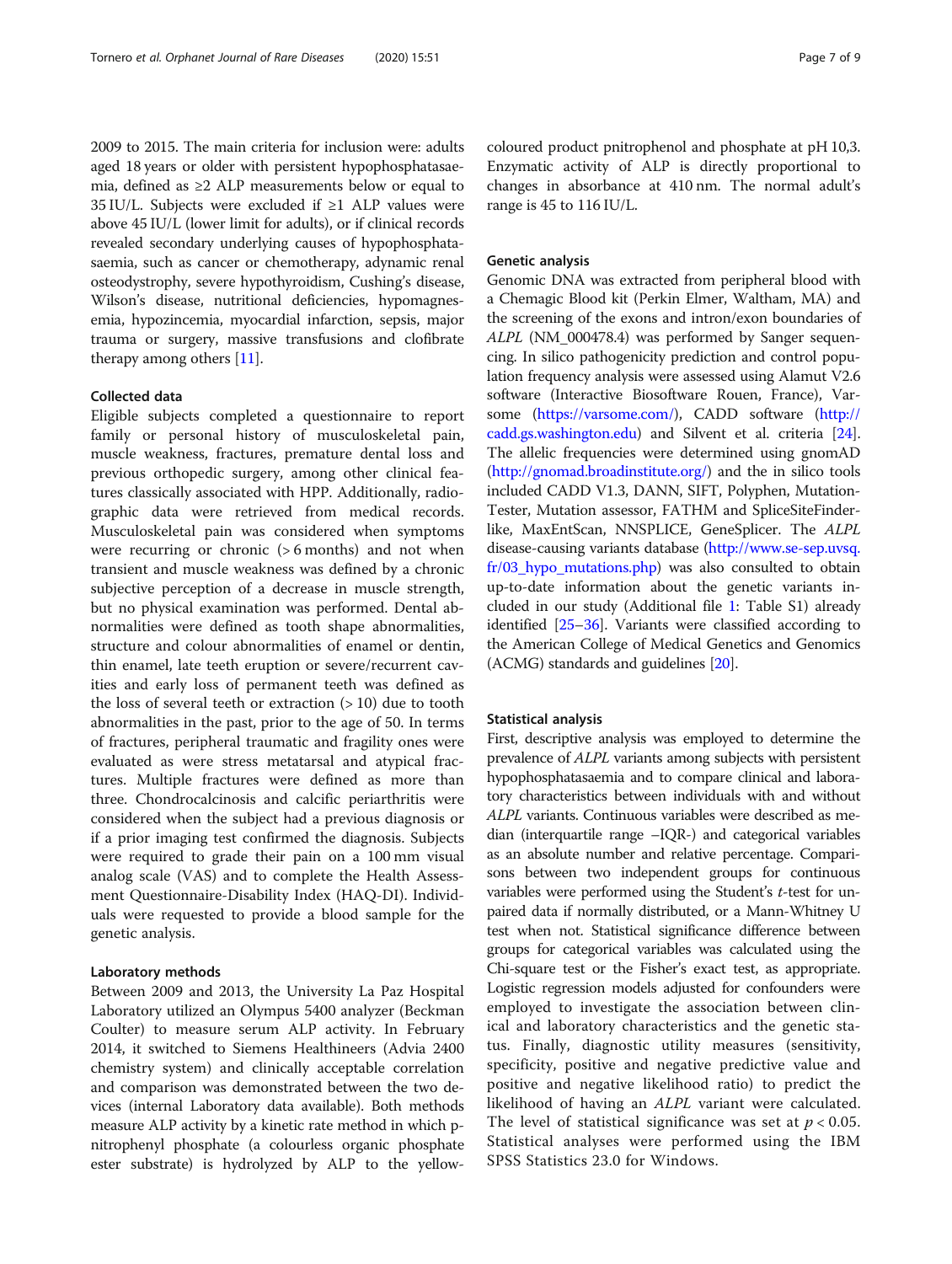# <span id="page-7-0"></span>Supplementary information

Supplementary information accompanies this paper at [https://doi.org/10.](https://doi.org/10.1186/s13023-020-1315-y) [1186/s13023-020-1315-y](https://doi.org/10.1186/s13023-020-1315-y).

Additional file 1: Table S1. List of subjects displaying ALPL disease causing variants observed in the cohort according to the transcript NM\_000478.4, clinical features associated and family history available.

Additional file 2: Table S2. Diagnostic utility measures for each of the symptoms combined with ALP levels between 25 and 35 IU/L.

#### Acknowledgements

Carla Granados from Trialance SCCL and the translation service of the Spanish Society of Rheumatology provided medical writing assistance.

#### Authors' contributions

PA conceived the idea for this study and participated in its design and coordination, supervising all the process. CT, PA, SG, IM, CP and AB recruited and evaluated the subjects. JT, KH and PL performed and interpreted the genetic tests. AB and JMI contributed to the recruitment process and evaluated the biochemical results. CT, PA and VNC analyzed and interpreted the data and conceived, designed and drafted the manuscript. All authors were involved in revising the manuscript, gave final approval of the version to be published and agreed to be accountable for all aspects of their work.

### Funding

Genetic testing was supported by a grant from Alexion Pharmaceuticals Inc., which had no role in the study design or data analysis.

### Availability of data and materials

The datasets generated and/or analyzed during the current study are available from the corresponding author on reasonable request.

#### Ethics approval and consent to participate

The study adhered to the tenets of the Declaration of Helsinki and approval was obtained from La Paz University Hospital's ethics committee. Each subject provided written informed consent prior to inclusion.

# Consent for publication

Not applicable

# Competing interests

P. Aguado has received fees for advisory board participation from Alexion (Spain) and is a recipient of an unrestricted research grant from this pharmaceutical company, but not for this manuscript. The rest of authors declare they do not have any other conflict of interest regarding the publication of this article.

### Author details

<sup>1</sup>Department of Rheumatology, La Paz University Hospital, IdiPAZ, Paseo de la Castellana, 261, 28046 Madrid, Spain. <sup>2</sup>Institute of Medical and Molecular Genetics (INGEMM), La Paz University Hospital, IdiPAZ, Universidad Autónoma de Madrid, Madrid, Spain. <sup>3</sup>CIBERER (Centro de Investigación Biomédica en Red de Enfermedades Raras), ISCIII, Madrid, Spain. <sup>4</sup>Department of Clinical Biochemistry, La Paz University Hospital, Madrid, Spain. <sup>5</sup>Skeletal dysplasia multidisciplinary Unit (UMDE), La Paz University Hospital, Madrid, Spain.

# Received: 31 August 2019 Accepted: 24 January 2020 Published online: 17 February 2020

#### References

- 1. Whyte MP. Physiological role of alkaline phosphatase explored in hypophosphatasia. Ann N Y Acad Sci. 2010;1192:190–200.
- 2. Millán JL, Whyte MP. Alkaline phosphatase and Hypophosphatasia. Calcif Tissue Int. 2016;98(4):398–416.
- Whyte MP. Hypophosphatasia: an overview for 2017. Bone. 2017; 102(2016):15–25.
- 4. Mornet E, Yvard A, Taillandier A, Fauvert D, Simon-Bouy B. A molecularbased estimation of the prevalence of Hypophosphatasia in the European population. Ann Hum Genet. 2011;75(3):439–45.
- 5. Berkseth KE, Tebben PJ, Drake MT, Hefferan TE, Jewison DE, Wermers RA. Clinical spectrum of hypophosphatasia diagnosed in adults. Bone. 2013; 54(1):21–7.
- 6. Maman E, Borderie D, Roux C, Briot K. Absence of recognition of low alkaline phosphatase level in a tertiary care hospital. Osteoporos Int. 2016; 27(3):1251–4.
- 7. Guañabens N, Mumm S, Möller I, González-Roca E, Peris P, Demertzis JL, et al. Calcific Periarthritis as the only clinical manifestation of Hypophosphatasia in middle-aged sisters. J Bone Miner Res. 2014;29(4):929–34.
- 8. Mornet E. Genetics of Hypophosphatasia. Clin Rev Bone Miner Metab. 2013; 11(2):71–7.
- 9. The Tissue Nonspecific Alkaline Phosphatase Gene Mutations Database. [http://www.sesep.uvsq.fr/03\\_hypo\\_mutations.php](http://www.sesep.uvsq.fr/03_hypo_mutations.php).
- 10. Hofmann C, Girschick H, Mornet E, Schneider D, Jakob F, Mentrup B. Unexpected high intrafamilial phenotypic variability observed in hypophosphatasia. Eur J Hum Genet. 2014;22(10):1160–4.
- 11. McKiernan FE, Berg RL, Fuehrer J. Clinical and radiographic findings in adults with persistent hypophosphatasaemia. J Bone Miner Res. 2014 Jul;29(7):1651–60.
- 12. Sutton RAL, Mumm S, Coburn SP, Ericson KL, Whyte MP. "Atypical femoral fractures" during bisphosphonate exposure in adult hypophosphatasia. J Bone Miner Res. 2012;27(5):987–94.
- 13. Cundy T, Michigami T, Tachikawa K, Dray M, Collins JF, Paschalis EP, et al. Reversible deterioration in Hypophosphatasia caused by renal failure with bisphosphonate treatment. J Bone Miner Res. 2015;30(9):1726–37.
- 14. Mori M, DeArmey SL, Weber TJ, Kishnani PS. Case series: Odontohypophosphatasia or missed diagnosis of childhood/adult-onset hypophosphatasia? – Call for a long-term follow-up of premature loss of primary teeth. Bone Rep. 2016;5:228–32.
- 15. Högler W, Langman C, Gomes Da Silva H, Fang S, Linglart A, et al. Diagnostic delay is common among patients with hypophosphatasia: initial findings from a longitudinal, prospective, global registry. BMC Musculoskelet Disord. 2019;20(1):1–9.
- 16. Schmidt T, Mussawy H, Rolvien T, Hawellek T, Hubert J, Rüther W, et al. Clinical, radiographic and biochemical characteristics of adult hypophosphatasia. Osteoporos Int. 2017;28(9):2653–62.
- 17. Weber TJ, Sawyer EK, Moseley S, Odrljin T, Kishnani PS. Burden of disease in adult patients with hypophosphatasia: results from two patient-reported surveys. Metabolism. 2016;65(10):1522–30.
- 18. Riancho-Zarrabeitia L, García-Unzueta M, Tenorio JA, Gómez-Gerique JA, Ruiz Pérez VL, Heath KE, et al. Clinical, biochemical and geneticspectrum of low alkaline phosphatase levels in adults. Eur J Intern Med. 2016;29:40–5.
- 19. McKiernan FE, Dong J, Berg RL, Scotty E, Mundt P, Larson L, et al. Mutational and biochemical findings in adults with persistent hypophosphatasaemia. Osteoporos Int. 2017;28(8):2343–8.
- 20. Richards S, Aziz N, Bale S, et al. Standards and guidelines for the interpretation of sequence variants: a joint consensus recommendation of the American College of Medical Genetics and Genomics and the Association for Molecular Pathology. Genet Med. 2015;17:405–24. [https://](https://doi.org/10.1038/gim.2015.30) [doi.org/10.1038/gim.2015.30](https://doi.org/10.1038/gim.2015.30).
- 21. Shapiro JR, Lewiecki EM. Hypophosphatasia in adults: clinical assessment and treatment considerations. J Bone Miner Res. 2017;32(10):1977–80.
- 22. Whyte MP. Hypophosphatasia aetiology, nosology, pathogenesis, diagnosis and treatment. Nat Rev Endocrinol. 2016;12(4):233–46.
- 23. Taillandier A, Domingues C, De Cazanove C, Porquet-Bordes V, Monnot S, Kiffer-Moreira T, et al. Molecular diagnosis of hypophosphatasia and differential diagnosis by targeted next generation sequencing. Mol Genet Metab. 2015;116(3):215–20.
- 24. Silvent J, Gasse B, Mornet E, Sire J-Y. Molecular evolution of the tissuenonspecific alkaline phosphatase allows prediction and validation of missense mutations responsible for Hypophosphatasia. J Biol Chem. 2014; 289(35):24168–79.
- 25. Mornet E, Taillandier A, Peyramaure S, Kaper F, Muller F, Brenner R, et al. Identification of fifteen novel mutations in the tissue-nonspecific alkaline phosphatase (TNSALP) gene in European patients with severe hypophosphatasia. Eur J Hum Genet. 1998;6(4):308–14.
- 26. Whyte MP, Zhang F, Wenkert D, McAlister WH, Mack KE, Benigno MC, et al. Hypophosphatasia: validation and expansion of the clinical nosology for children from 25years experience with 173 pediatric patients. Bone. 2015;75:229–39.
- 27. Ozono K, Yamagata M, Michigami T, Nakajima S, Sakai N, Cai G, et al. Identification of novel missense mutations (Phe310Leu and